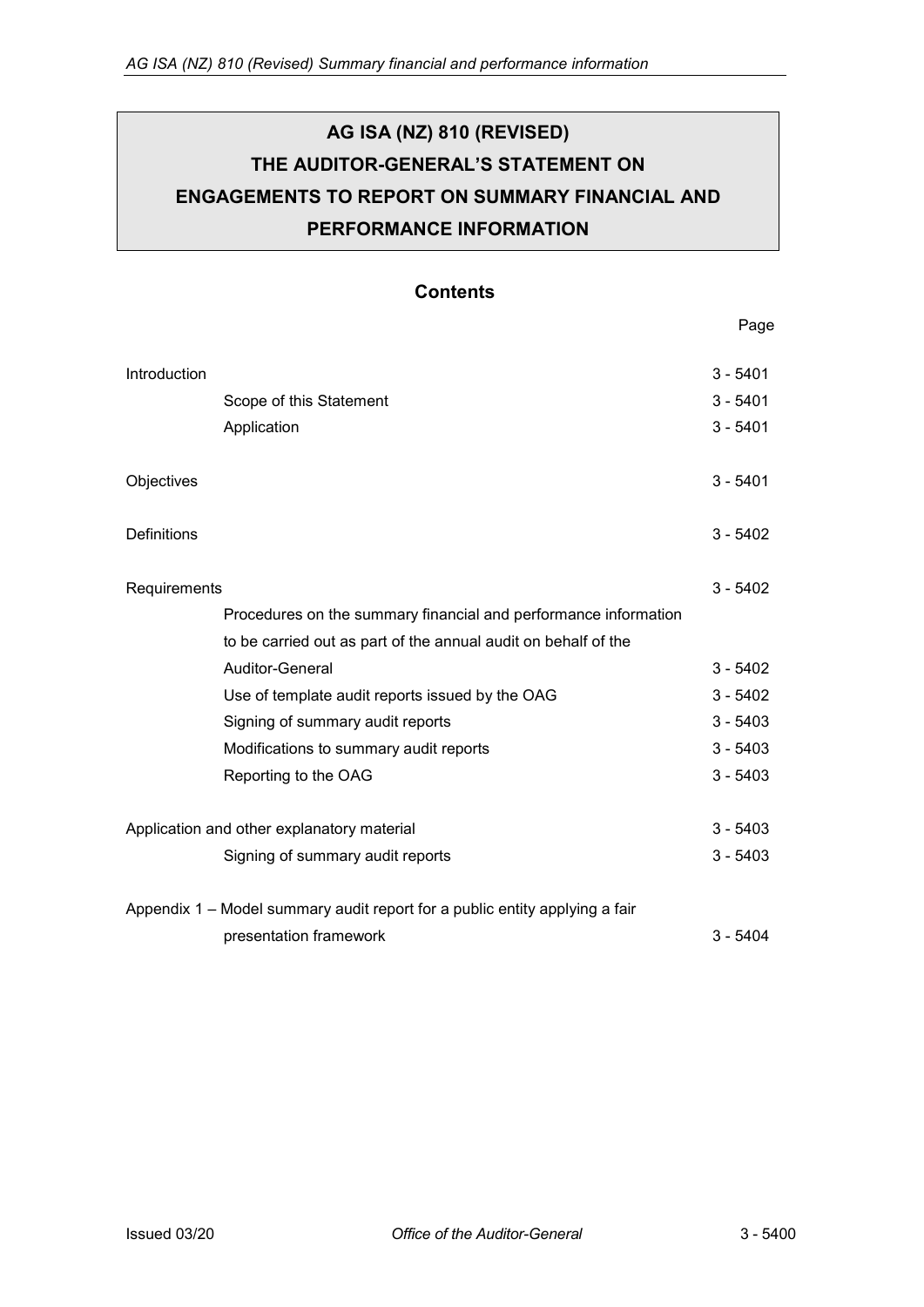# <span id="page-1-0"></span>**Introduction**

### <span id="page-1-1"></span>**Scope of this Statement**

- 1. This Auditor-General's Auditing Statement:
	- (a) establishes the Auditor-General's requirements in relation to ISA (NZ) 810 (Revised): *Engagements to Report on Summary Financial Statements* (ISA  $(NZ)$  8[1](#page-1-4)0);<sup>1</sup> and
	- (b) provides additional requirements and guidance to reflect the public sector perspective and covers all summaries of financial and performance information that are audited on behalf of the Auditor-General.

### <span id="page-1-2"></span>**Application**

- 2. Compliance with this Statement is mandatory for Appointed Auditors who carry out annual audits on behalf of the Auditor-General. This Statement requires compliance with all of the requirements of ISA (NZ) 810 and the additional requirements included in this Statement.
- 3. This Statement applies to audits of financial statements and/or performance information that have been prepared for reporting periods ending on or after 1 April 2020, although earlier application is encouraged.
- 4. The Auditor-General will determine the standard format and wording for public entity audit reports issued on summary financial and performance information. In doing so, the Auditor-General will be cognisant of the objectives and requirements of ISA (NZ) 810 (Revised) to ensure appropriate reporting for readers. A model summary audit report is included in this Statement and may also be included in other directives issued by the OAG from time to time.

# <span id="page-1-3"></span>**Objectives**

- 5. The objectives of the Appointed Auditor are to:
	- (a) form an opinion on the summary financial and performance information based on an evaluation of the conclusions drawn from the evidence obtained; and
	- (b) clearly express that opinion through a written report that also describes the basis for that opinion.

-

<span id="page-1-4"></span>The ISA (NZ) Auditing Standards are scoped so that they apply to audits of "historical financial information. However, for the purposes of the Auditor-General's Auditing Standards and Statements, all references to "historical financial information" should be read as the audit of "historical financial and historical performance information".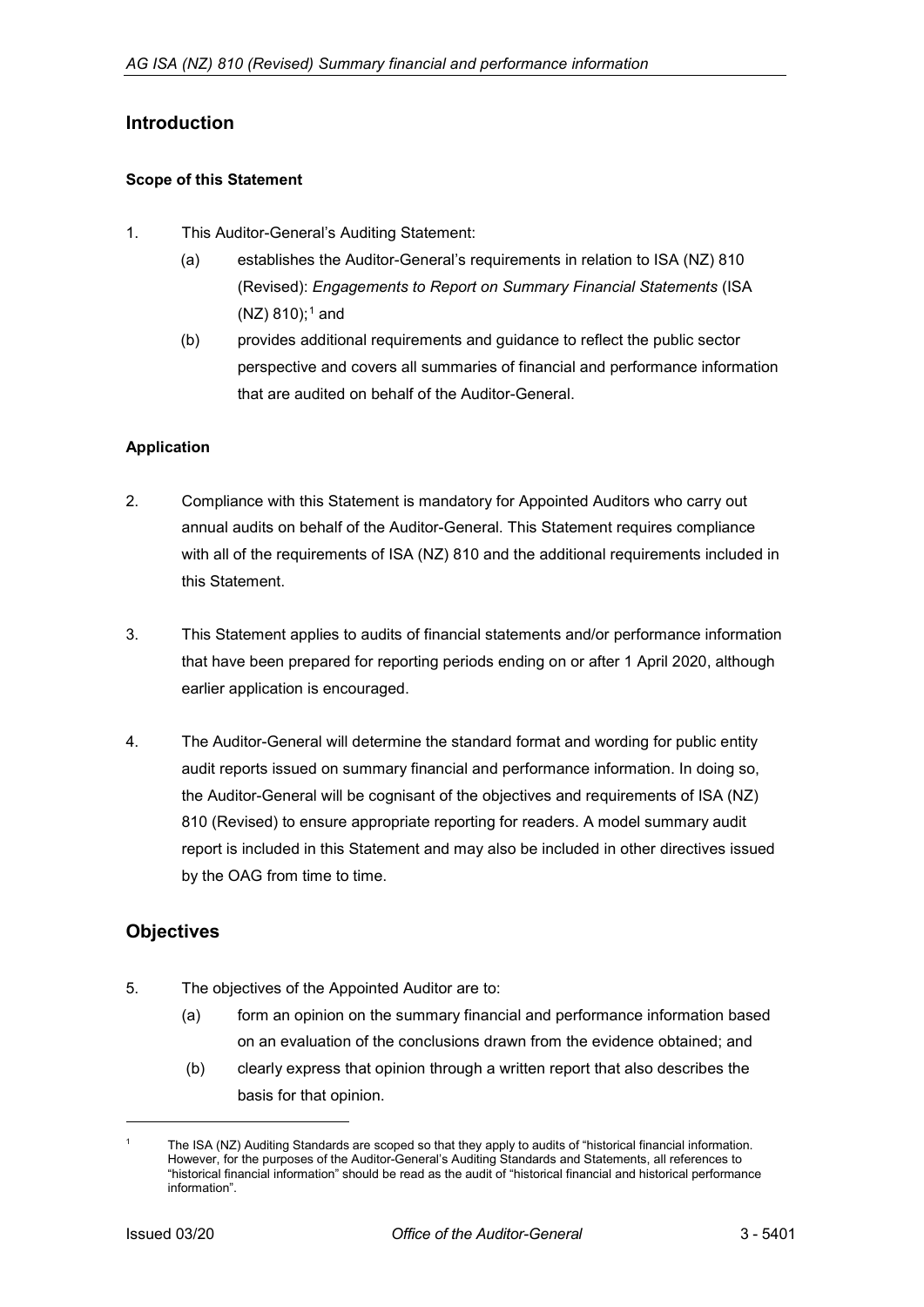# <span id="page-2-0"></span>**Definitions**

- 6. For the purpose of this Auditor-General's Auditing Statement, the defined terms have the meanings attributed:
	- (a) in the Glossary of Terms issued by the New Zealand Auditing and Assurance Standards Board (the NZAuASB glossary) of the External Reporting Board (although, where a term with a specific meaning in the New Zealand public sector differs from the NZAuASB glossary, the New Zealand public sector definition shall prevail);
	- (b) in the Auditor-General's Glossary of Terms; and
	- (c) in the following term.

Summary financial and performance information means the financial and performance information that is derived from the full financial and performance information contained in the annual report of a public entity, but that contains less detail than the annual report while still providing a structured representation consistent with that provided in the annual report.

### <span id="page-2-1"></span>**Requirements**

# <span id="page-2-2"></span>**Procedures on the summary financial and performance information to be carried out as part of the annual audit on behalf of the Auditor-General**

7. The Appointed Auditor shall carry out audit procedures on the summary financial and performance information as part of the annual audit, and the summary audit report shall be signed "on behalf of the Auditor-General".

### <span id="page-2-3"></span>**Use of template audit reports issued by the OAG**

- 8. The Appointed Auditor shall use audit report templates issued by the OAG as the basis for all audit reports issued on summary financial and performance information. A template is contained in Appendix 1. Other directions may be issued by the OAG from time to time.
- <span id="page-2-4"></span>9. The Appointed Auditor shall consult with the OAG on any significant departures from any audit report template or other direction issued by the OAG.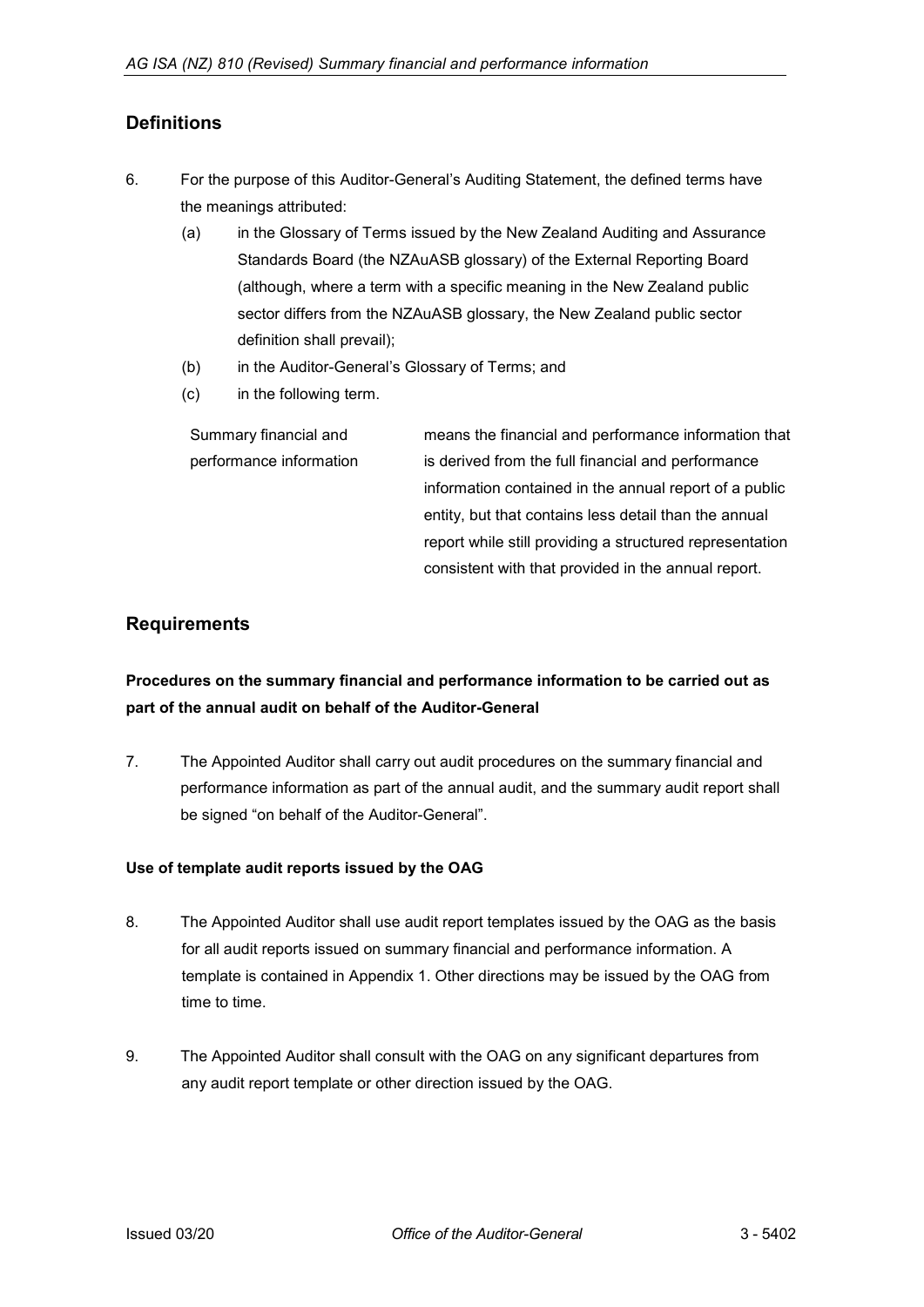### **Signing of summary audit reports**

10. All summary audit reports, except those where the Auditor-General directs otherwise, shall be personally signed by the Appointed Auditor. However, the Auditor-General reserves the right to sign any summary audit report after giving due notice to the Appointed Auditor (ref: para. A1).

#### <span id="page-3-0"></span>**Modifications to summary audit reports**

- 11. The Appointed Auditor shall consult with the Audit Quality team of the OAG before issuing a summary audit report if the Appointed Auditor *seriously considers* issuing a summary audit report when they conclude that the summary financial and performance information:
	- (a) has not been derived from the full financial and performance information; and/or
	- (b) is not consistent, in all material respects, with the full financial and performance information, in accordance with FRS-43: *Summary Financial Statements* or *PBE* FRS-43: *Summary Financial Statements*, as appropriate*.*
- 12. The Audit Quality team of the OAG will request the Appointed Auditor to prepare a submission to the Auditor-General's Opinions Review Committee (the ORC) for the circumstances in paragraph 11 above, unless there is clear precedent supporting the issue of the proposed audit report.

### <span id="page-3-1"></span>**Reporting to the OAG**

13. The Appointed Auditor shall forward to the OAG a copy of all summary audit reports issued, in keeping with the requirements set out in AG-1: *Reporting to the OAG*.

\*\*\*

### <span id="page-3-2"></span>**Application and other explanatory material**

### <span id="page-3-3"></span>**Signing of summary audit reports** (ref: para. 10)

A1. The Auditor-General or designated representative may sign a summary audit report instead of the Appointed Auditor if the Appointed Auditor is unwilling to sign the summary audit report because they have been directed to use particular wording with which they disagree.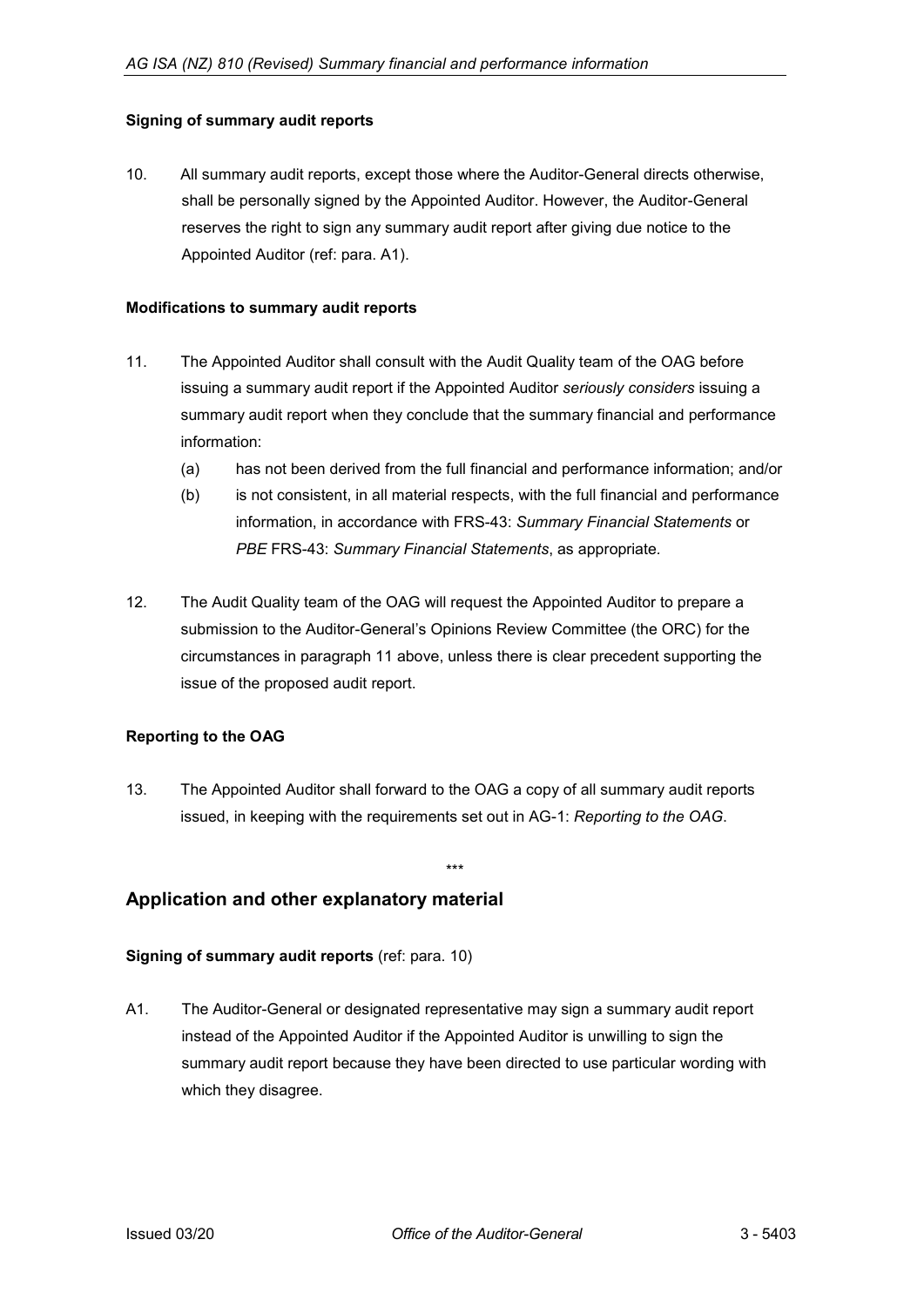# **Appendix 1 – Model summary audit report for a public entity applying a fair presentation framework**

The following summary audit report is for an entity that is not a FMC reporting entity (under the Financial Markets Conduct Act 2013) and that is required to report performance information in a statement of performance.

<span id="page-4-0"></span>

| Title and addressee section of the summary audit report                                                                                      | ISA (NZ) 810 (Revised) requirements and corresponding OAG policies                                                                                                                                                                                                                                                                                                                                                                                                                                                                                                                                                                                                                                                                                                                                                                                                                                                                            |
|----------------------------------------------------------------------------------------------------------------------------------------------|-----------------------------------------------------------------------------------------------------------------------------------------------------------------------------------------------------------------------------------------------------------------------------------------------------------------------------------------------------------------------------------------------------------------------------------------------------------------------------------------------------------------------------------------------------------------------------------------------------------------------------------------------------------------------------------------------------------------------------------------------------------------------------------------------------------------------------------------------------------------------------------------------------------------------------------------------|
| [Firm's letterhead]                                                                                                                          | The audit report shall be printed on the letterhead of the auditing firm.                                                                                                                                                                                                                                                                                                                                                                                                                                                                                                                                                                                                                                                                                                                                                                                                                                                                     |
| <b>INDEPENDENT AUDITOR'S REPORT</b>                                                                                                          | Paragraph NZ16.1(a) of ISA (NZ) 810 (Revised) requires a title clearly indicating it as the report<br>of an independent auditor.                                                                                                                                                                                                                                                                                                                                                                                                                                                                                                                                                                                                                                                                                                                                                                                                              |
| TO THE READERS OF [NAME OF ENTITY]'S<br>SUMMARY FINANCIAL STATEMENTS AND SUMMARY STATEMENT OF PERFORMANCE<br>FOR THE YEAR ENDED [XX MM 20XX] | Paragraph NZ16.1(b) of ISA (NZ) 810 (Revised) requires the auditor's report to have an<br>addressee<br>Unless an exemption has been specifically provided for by the OAG, all audit reports issued by<br>the Auditor-General shall be addressed to the "readers" because public entities are accountable<br>to a wide constituency and the Auditor-General has broad responsibilities to report to this<br>constituency. Individual exceptions may include situations where there is a minority private<br>sector interest in the entity. For example, where the entity is a joint venture and one of the<br>partners is from the private sector, then the audit report shall be addressed to the "joint"<br>venturers".<br>Where an audit report is addressed to a party other than to "the readers", the audit report will<br>normally include the following wording:<br>TO THE [SHAREHOLDERS/JOINT VENTURERS/PARTNERS] OF [NAME OF ENTITY] |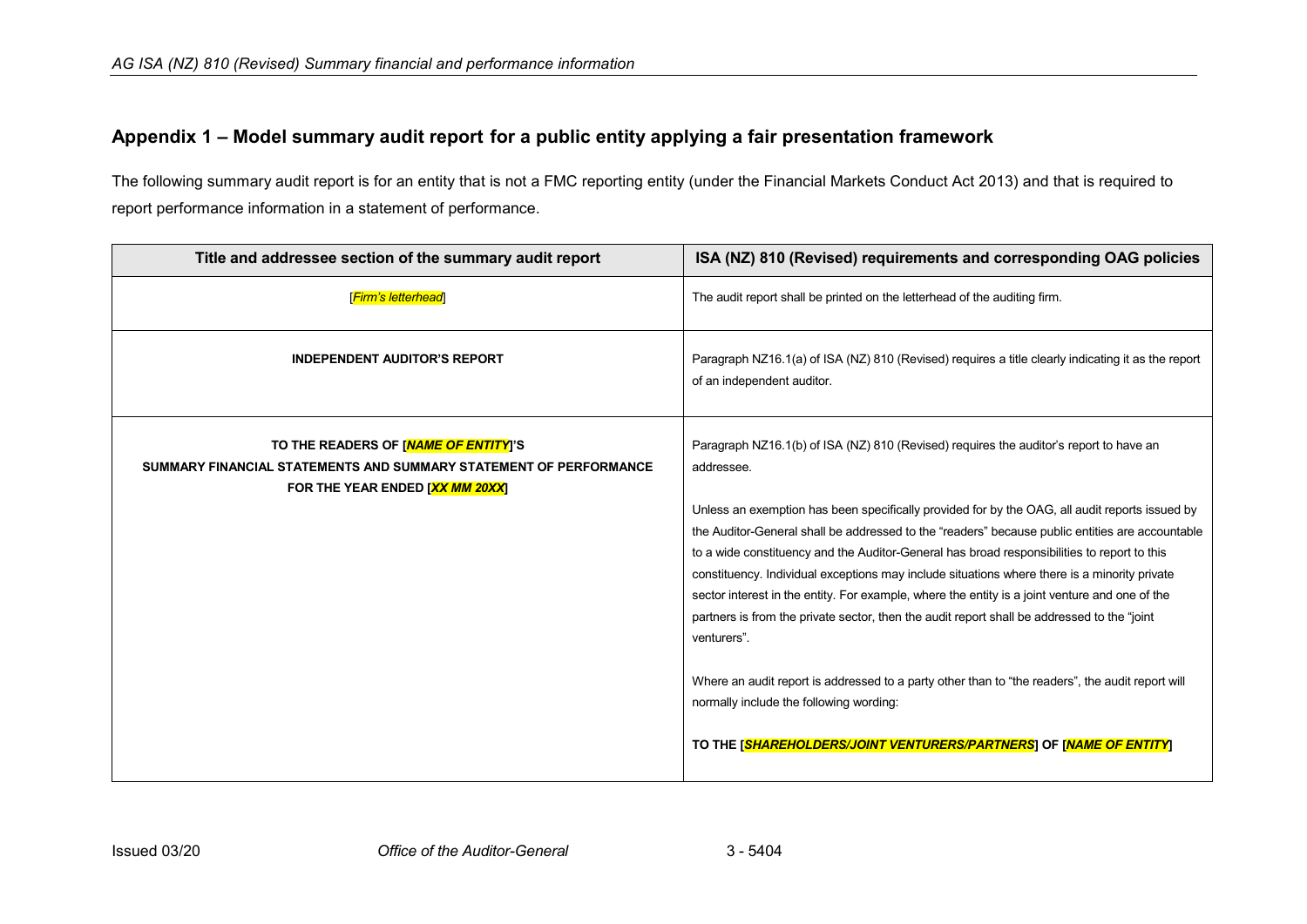<span id="page-5-0"></span>

| Opinion section of the summary audit report                                                                                                                                                                                                                                                                                                                                                                                                                                                                                                                                                               | ISA (NZ) 810 (Revised) requirements and corresponding OAG policies                                                                                                                                                                         |
|-----------------------------------------------------------------------------------------------------------------------------------------------------------------------------------------------------------------------------------------------------------------------------------------------------------------------------------------------------------------------------------------------------------------------------------------------------------------------------------------------------------------------------------------------------------------------------------------------------------|--------------------------------------------------------------------------------------------------------------------------------------------------------------------------------------------------------------------------------------------|
| Opinion                                                                                                                                                                                                                                                                                                                                                                                                                                                                                                                                                                                                   |                                                                                                                                                                                                                                            |
| The summary financial statements and the summary statement of performance of the [ <i>name of</i><br>entity] on pages [] to [], that comprise <sup>2</sup> the summary [statement of financial position] as at [XX<br>MM 20XX], the [summary statement of comprehensive income, summary statement of changes in<br>equity, summary statement of cash flows, and the summary statement of performance for the year<br>ended on that date, and related notes, are derived from the full financial statements and the full<br>statement of performance for the year ended [XX MM 20XX] that we have audited. | Paragraph NZ16.1(c) of ISA (NZ) 810 (Revised) requires the identification of the summary<br>financial statements on which the auditor is reporting, including the title of each statement<br>included in the summary financial statements. |
| In our opinion, the summary financial statements and the summary statement of performance are<br>consistent, in all material respects, with the full financial statements and the full statement of<br>performance for the year ended [DD MM 20XX], in accordance with [FRS-43: Summary Financial<br><b>Statements/PBE FRS-43: Summary Financial Statements</b> issued by the New Zealand Accounting<br>Standards Board.                                                                                                                                                                                  | Paragraph NZ16.1(e) of ISA (NZ) 810 (Revised) requires a clear expression of an opinion.                                                                                                                                                   |

j

<sup>&</sup>lt;sup>2</sup> Ensure that the names that are used in the financial statements and performance information are replicated in the audit report.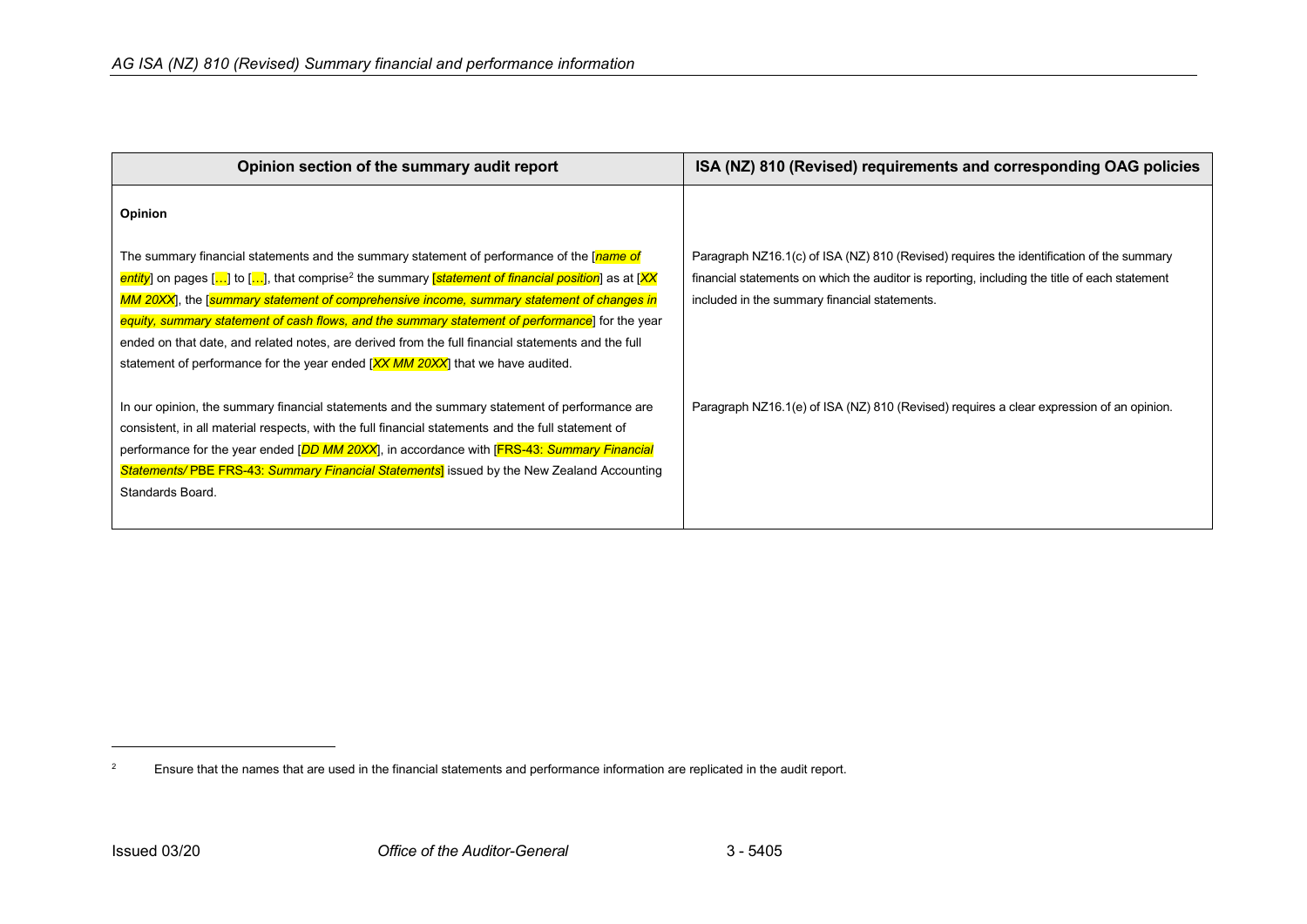| "Limitations" section of the summary audit report                                                                                                                                                                                                                                                                                                                                                                                                                                                                                                                                                                                                                                                                             | ISA (NZ) 810 (Revised) requirements and corresponding OAG policies                                                                                                                                                                                                                                                                                                                                                                                                                                                                                                                                                                                                                                                                                                                                                                                                                                                                                  |  |
|-------------------------------------------------------------------------------------------------------------------------------------------------------------------------------------------------------------------------------------------------------------------------------------------------------------------------------------------------------------------------------------------------------------------------------------------------------------------------------------------------------------------------------------------------------------------------------------------------------------------------------------------------------------------------------------------------------------------------------|-----------------------------------------------------------------------------------------------------------------------------------------------------------------------------------------------------------------------------------------------------------------------------------------------------------------------------------------------------------------------------------------------------------------------------------------------------------------------------------------------------------------------------------------------------------------------------------------------------------------------------------------------------------------------------------------------------------------------------------------------------------------------------------------------------------------------------------------------------------------------------------------------------------------------------------------------------|--|
| Summary financial statements and summary statement of performance                                                                                                                                                                                                                                                                                                                                                                                                                                                                                                                                                                                                                                                             |                                                                                                                                                                                                                                                                                                                                                                                                                                                                                                                                                                                                                                                                                                                                                                                                                                                                                                                                                     |  |
| The summary financial statements and the summary statement of performance do not contain all the<br>disclosures required by generally accepted accounting practice in New Zealand. Reading the<br>summary financial statements and the summary statement of performance and the auditor's report<br>thereon, therefore, is not a substitute for reading the full financial statements and the full statement of<br>performance and the auditor's report thereon.<br>The summary financial statements and the summary statement of performance do not reflect the<br>effects of events that occurred subsequent to the date of our auditor's report on the full financial<br>statements and the full statement of performance. | Paragraph NZ16.1(f) of ISA (NZ) 810 (Revised) requires a statement indicating that the<br>summary financial statements do not contain all the disclosures required by the financial<br>reporting framework applied in the preparation of the audited financial statements and that<br>reading the summary financial statements and the auditor's report thereon is not a substitute<br>for reading the audited financial statements and the auditor's report thereon.<br>Paragraph $NZ16.1(g)$ of ISA (NZ) 810 (Revised) states that the auditor's report on the<br>summary financial statements may be dated later than the date of the auditor's report on the<br>audited financial statements. In such cases, the auditor's report on the summary financial<br>statements shall state that the summary financial statements and audited financial<br>statements do not reflect the effects of events that occurred subsequent to the date of the |  |
|                                                                                                                                                                                                                                                                                                                                                                                                                                                                                                                                                                                                                                                                                                                               | auditor's report on the audited financial statements.                                                                                                                                                                                                                                                                                                                                                                                                                                                                                                                                                                                                                                                                                                                                                                                                                                                                                               |  |
| Reference to the full financial statements and the full statement of<br>performance and report thereon section of the summary audit report                                                                                                                                                                                                                                                                                                                                                                                                                                                                                                                                                                                    | ISA (NZ) 810 (Revised) requirements and corresponding OAG policies                                                                                                                                                                                                                                                                                                                                                                                                                                                                                                                                                                                                                                                                                                                                                                                                                                                                                  |  |
| The full financial statements and the full statement of performance and our audit report thereon                                                                                                                                                                                                                                                                                                                                                                                                                                                                                                                                                                                                                              |                                                                                                                                                                                                                                                                                                                                                                                                                                                                                                                                                                                                                                                                                                                                                                                                                                                                                                                                                     |  |
| We expressed an unmodified audit opinion on the full financial statements and the full statement of<br>performance for the year ended [DD MM 20XX] in our auditor's report dated [DD MM 20XX].                                                                                                                                                                                                                                                                                                                                                                                                                                                                                                                                | Paragraph NZ 16.1(d) of ISA (NZ) 810 (Revised) requires identification of the audited<br>financial statements.                                                                                                                                                                                                                                                                                                                                                                                                                                                                                                                                                                                                                                                                                                                                                                                                                                      |  |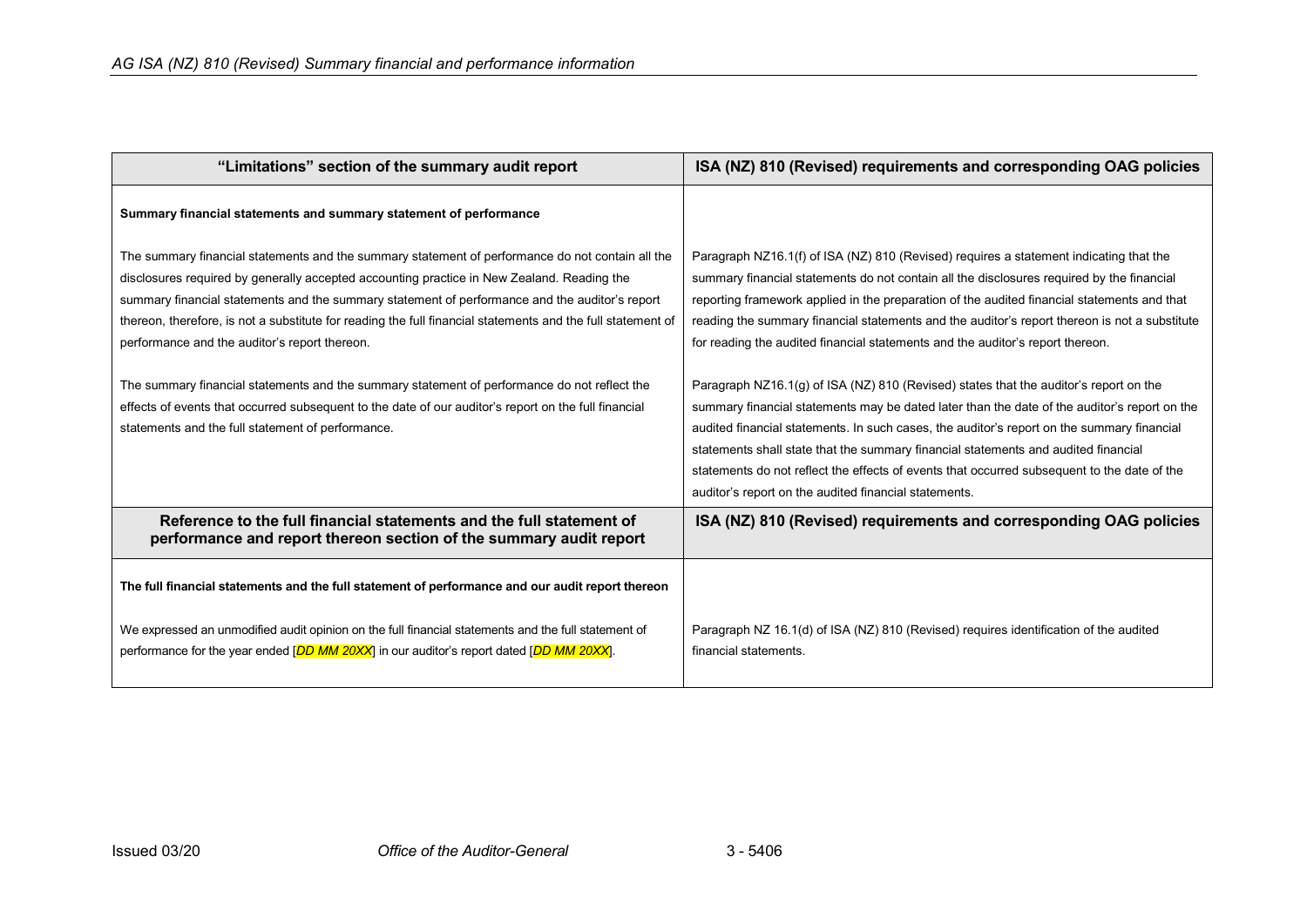| [Governing body]'s responsibilities section of the summary audit report                                                                                                                                                                                                                                                                                                                                                                                                                                                                                                                                              | ISA (NZ) 810 (Revised) requirements and corresponding OAG policies                                                                                                                                                                                                                                                                                                                       |
|----------------------------------------------------------------------------------------------------------------------------------------------------------------------------------------------------------------------------------------------------------------------------------------------------------------------------------------------------------------------------------------------------------------------------------------------------------------------------------------------------------------------------------------------------------------------------------------------------------------------|------------------------------------------------------------------------------------------------------------------------------------------------------------------------------------------------------------------------------------------------------------------------------------------------------------------------------------------------------------------------------------------|
| <mark>[Governing body</mark> ]'s responsibility for the summary financial statements and the summary<br>statement of performance                                                                                                                                                                                                                                                                                                                                                                                                                                                                                     |                                                                                                                                                                                                                                                                                                                                                                                          |
| The <i>[Governing body</i> ] is responsible on behalf of the [name of entity] for the preparation of the<br>summary financial statements and the summary statement of performance in accordance with [FRS-43]<br>Summary Financial Statements/PBE FRS-43: Summary Financial Statements].                                                                                                                                                                                                                                                                                                                             | Paragraph NZ16.1(i) of ISA (NZ) 810 (Revised) requires a description of those charged with<br>governance's responsibility for the summary financial statements, explaining that those charged<br>with governance are responsible for the preparation of the summary financial statements in<br>accordance with the applied criteria.                                                     |
| Auditor's responsibilities section of the summary audit report                                                                                                                                                                                                                                                                                                                                                                                                                                                                                                                                                       | ISA (NZ) 810 (Revised) requirements and corresponding OAG policies                                                                                                                                                                                                                                                                                                                       |
| Auditor's responsibility<br>Our responsibility is to express an opinion on whether the summary financial statements and the<br>summary statement of performance are consistent, in all material respects, with the full audited<br>financial statements and statement of performance of [name of entity], based on our procedures,<br>which were carried out in accordance with the Auditor-General's Auditing Standards, which<br>incorporate the Professional and Ethical Standards and the International Standards on Auditing (New<br>Zealand) issued by the New Zealand Auditing and Assurance Standards Board. | Paragraph NZ16.1(j) of ISA (NZ) 810 (Revised) requires a statement that the auditor is<br>responsible for expressing an opinion, based on the auditor's procedures conducted in<br>accordance with ISA (NZ) 810 (Revised), on whether the summary financial statements are<br>consistent, in all material respects, with [or are a fair summary of] the audited financial<br>statements. |
| Other than in our capacity as auditor, we have no relationship with, or interests in, [name of entity].                                                                                                                                                                                                                                                                                                                                                                                                                                                                                                              | Paragraph NZ16.2 of ISA (NZ) 810 (Revised) requires a statement as to the existence of any<br>relationship (other than that of auditor) that the auditor has with, or any interests that the auditor<br>has in, the entity.                                                                                                                                                              |